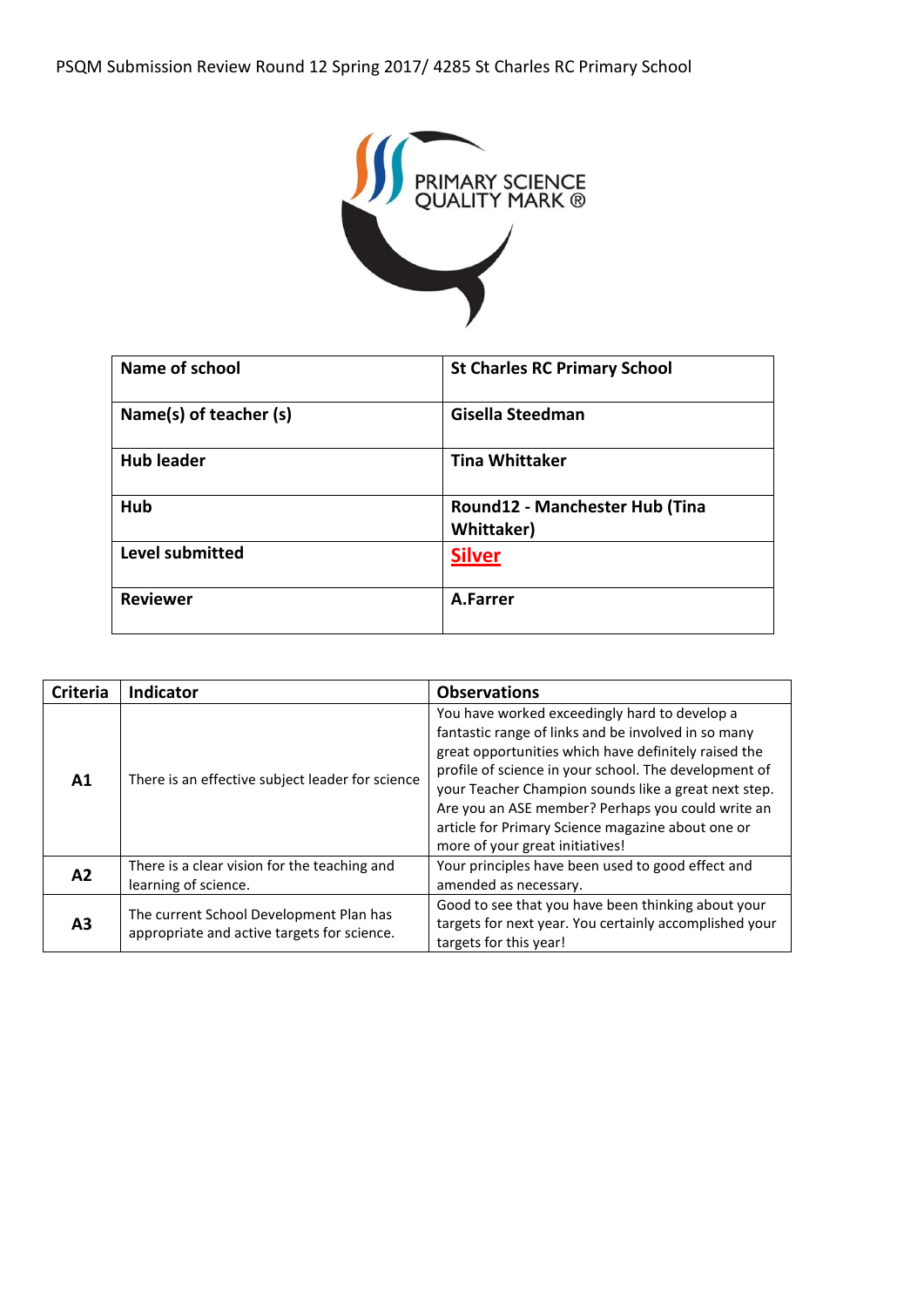| A4             | There is a shared and demonstrated<br>understanding of the importance and value of<br>science to children's learning.                                                      | Your interactive science displays look fabulous. It<br>would have been really useful to know what the<br>impact has been of your investment in the outdoor<br>learning space and Forest Schools. You might find<br>these citizen surveys a useful resource<br>https://www.opalexplorenature.org<br>The Great Science Share looks like a terrific event and<br>has really demonstrated to others how important<br>science is at St Charles. Initiatives that you have<br>developed such as sending Whizz Pop Bang home also<br>demonstrate to all that science is a key focus at your<br>school. |
|----------------|----------------------------------------------------------------------------------------------------------------------------------------------------------------------------|-------------------------------------------------------------------------------------------------------------------------------------------------------------------------------------------------------------------------------------------------------------------------------------------------------------------------------------------------------------------------------------------------------------------------------------------------------------------------------------------------------------------------------------------------------------------------------------------------|
| A5             | The science coordinator knows about science<br>teaching and learning across the school                                                                                     | Very pleased to see that you were able to involve a<br>governor with the learning walks. Your monitoring<br>activities have been very thorough and you have<br>shared useful next steps with all staff.                                                                                                                                                                                                                                                                                                                                                                                         |
| <b>B1</b>      | Colleagues have had opportunities for CPD<br>within science including training and support<br>that increases their skills, knowledge &<br>understanding                    | There has obviously been a really useful range of<br>professional development activities and science lead<br>support for all staff that has been targeted depending<br>on need. Have you looked at Reach Out CPD at all? It is<br>online training that might help develop subject<br>knowledge for staff that need it.                                                                                                                                                                                                                                                                          |
| <b>B2</b>      | There is a range of teaching and learning<br>approaches                                                                                                                    | Did you end up introducing the use of concept<br>cartoons to staff? Your key question cards are a great<br>idea. How do you intend to evaluate their use and<br>develop them?                                                                                                                                                                                                                                                                                                                                                                                                                   |
| <b>B3</b>      | There is a range of up-to-date, quality<br>resources specifically for teaching and learning<br>science. ICT is used both as a tool and as a<br>resource for teaching       | Great to see that data loggers have been used to good<br>effect. Have you managed to get hold of any free<br>resources other than from the high school? You might<br>like to sign up for the free loan of microscopes from<br>here<br>http://www.rms.org.uk/discover-engage/microscope-<br>activity-kits.html<br>if you haven't done so already. Great to see governor<br>involvement with science resourcing. Some schools<br>recruit "pupil technicians" to assist with looking after<br>resources which might be a great role for some of the<br>children in your school.                    |
| C <sub>1</sub> | All pupils are actively are engaged in their own<br>learning and achievement; independently<br>making decisions, answering their own<br>questions, solving real problems.  | I love the mystery seed holiday homework - a great<br>way to involve families. I am also impressed with both<br>Find out Fridays and the Ask it Basket! It would have<br>been good to have seen examples of differentiated<br>activities and what the impact of these have been<br>here.                                                                                                                                                                                                                                                                                                        |
| C <sub>2</sub> | The purpose of science assessment is well<br>understood and shared by the members of the<br>school community. Assessment approaches are<br>designed to fit those purposes. | Great that you found the TAPS self evaluation tool<br>useful. You have obviously made sure that formative<br>assessment is emphasised with activities such as<br>concept mapping. I think that the Science target<br>passport is a great idea. Have you carried out internal<br>and external moderation? What has been the impact<br>of this?                                                                                                                                                                                                                                                   |
| C <sub>3</sub> | Children enjoy their science experiences in<br>school                                                                                                                      | This is obviously the case at St Charles! It's great that<br>pupils contributed to the planning and design of the<br>outdoor learning space and that that has been useful.                                                                                                                                                                                                                                                                                                                                                                                                                      |